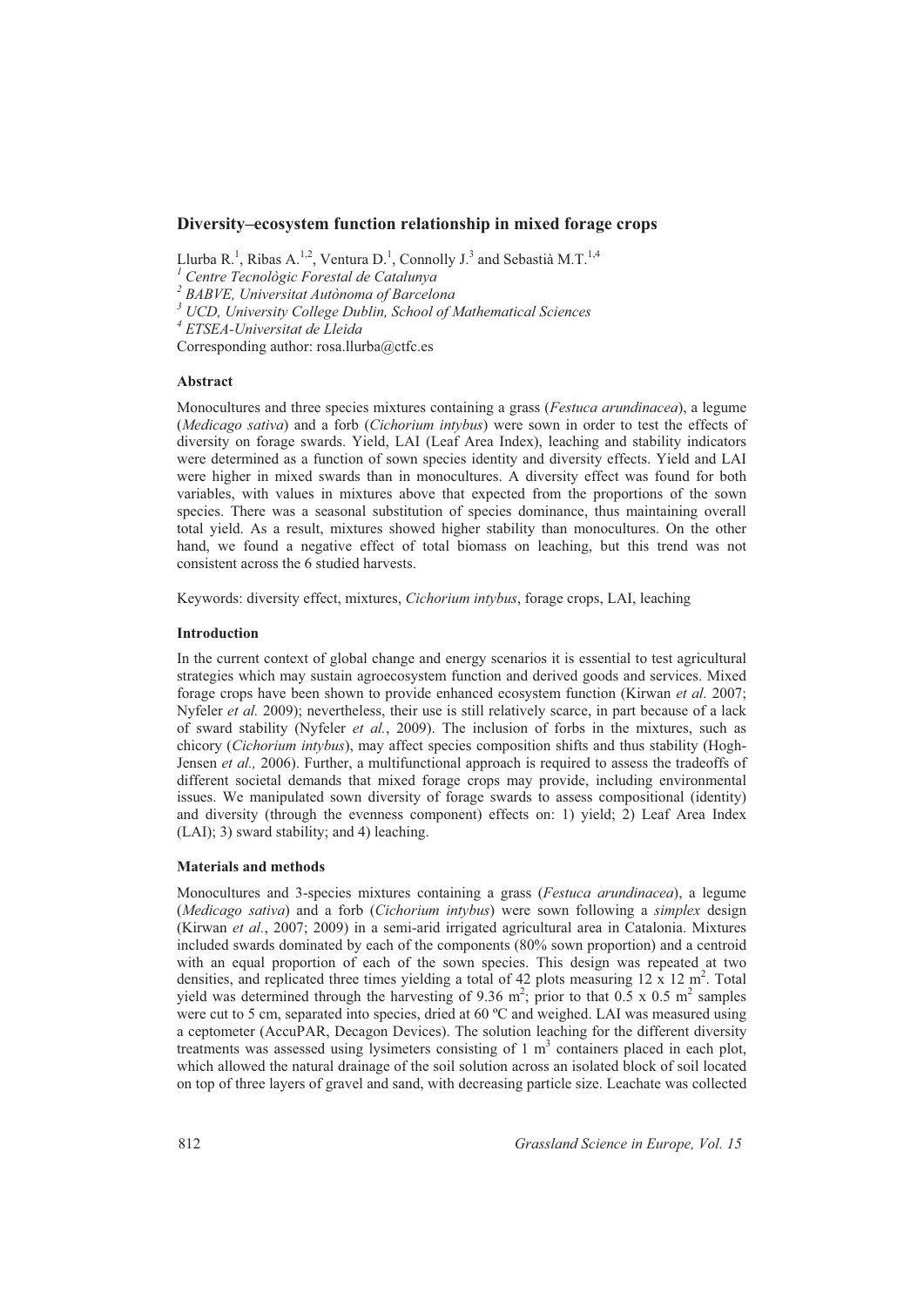periodically so that the sum of several leaching assessments corresponded to plant development between two consecutive harvests. The response variables were modelled (GLM, SAS) as a linear function of initial sown species proportions  $(P_i)$  and evenness  $(E)$ , thus allowing the separation of identity and diversity (evenness) effects (Kirwan *et al.*2007; 2009). Evenness (E) was given by the expression  $E = \frac{2S}{S - I_{i\epsilon j}} P_i P_j$  $E = \frac{2S}{S - I} \sum_{i < j} P_i P_j$ , where S is the community

maximum plant species number and  $P_iP_j$  the species pairwise interactions. As no density effects were detected the models presented below are the average for the two density levels.

#### **Results and discussion**

In general, yield was higher in mixtures than in monocultures (Figure 1A) with total annual yield (average for 2008 and 2009) being significantly higher in mixtures ( $P < 0.0001$ ). A diversity effect was found with values in mixtures above those expected from the proportions of the sown species (Figure 2A). This diversity effect increased with time, as found by Frankow *et al.* (2009), while the yield predicted from the monoculture performance decreased across the six studied harvests (Figure 1B); nevertheless, both identity and diversity effects decreased sharply in the last two harvests because of a water shortage. These results suggest a contribution of the species interactions to the stability of harvested biomass. Furthermore, we found a shift in the individual contribution of each species, or individual identity effects, across the six harvests, with a decrease in time of the chicory harvested biomass and an increase in the other two species, as reflected by the shift in the coefficients and the monoculture yields across the six harvests (Figure 1A). The same trends were found for LAI, with both yield and LAI showing predicted values above those expected from the monoculture performances (Figure 2A and 2B), due to the diversity effect.



Figure 1. (A) Yield per harvest for each monoculture (monoG: *Festuca arundinacea*; monoL: *Medicago sativa*; monoF: *Cichorium intybus*) and the centroid mixture (cent3). (B) Yield per harvest predicted for the centroid from the monoculture performances and predicted diversity effect in *3*

equation  $y = \sum \beta_i P_i + \delta E$ . DM: dry matter. *1i* =

The total harvested biomass in harvest 4 had a small but significant negative effect ( $P \leq$ 0.0001) on the amount of solution leached since the previous harvest. Nevertheless, this trend was not found for the rest of the leachate associated to the biomass collected between two consecutive harvests. A water shortage in 2009 and the variability in total drainage in the lysimeters may have hampered the correct assessment of leaching dynamics that were associated with diversity. Indeed, we found no diversity effects on total leached solution.